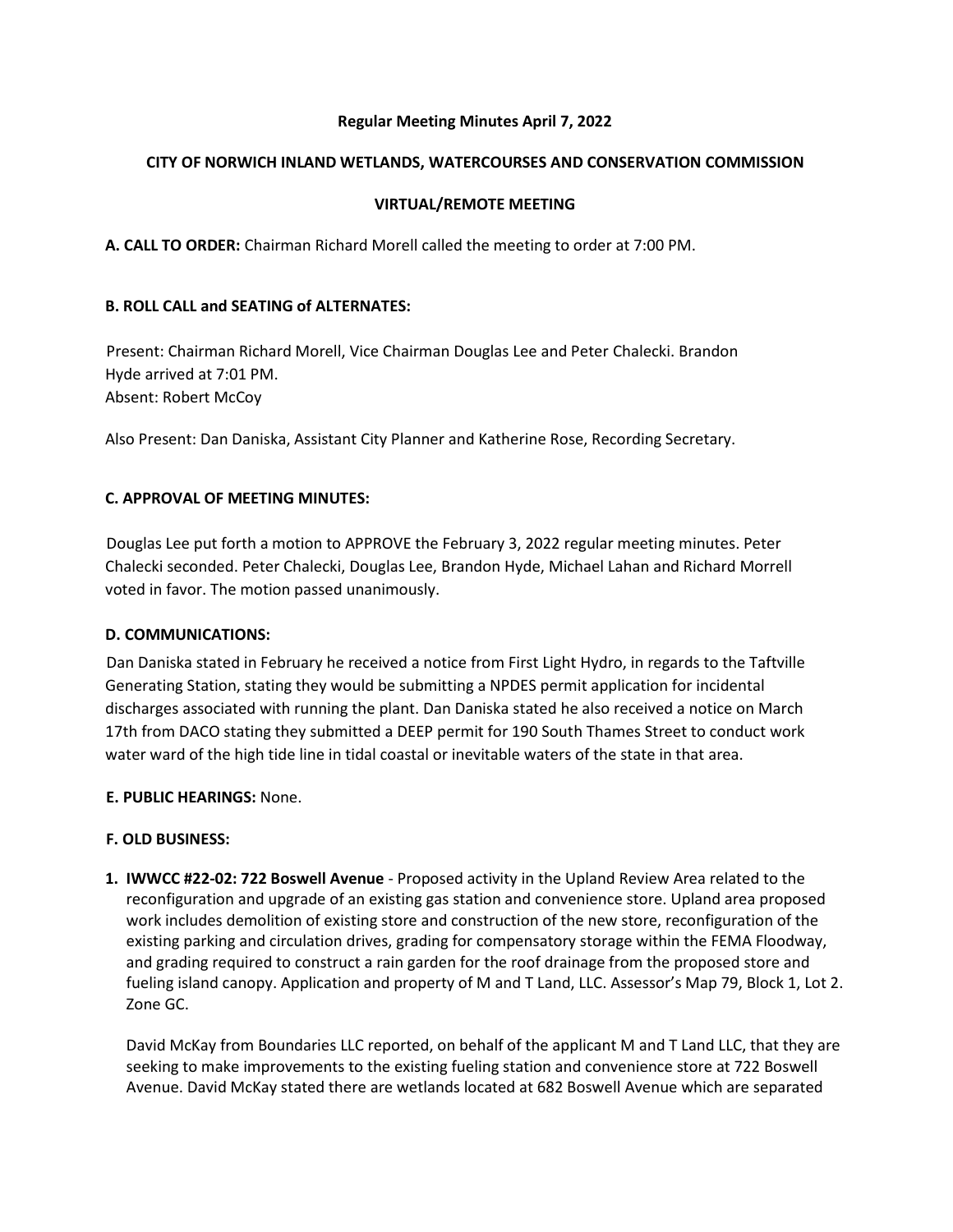from the property at 722 by a driveway that runs to the car wash at 690 Boswell Avenue. David McKay continued that the upland review area from the wetland system runs halfway down through the middle of the property at 722 Boswell Avenue. David McKay stated that the proposal included reconstructing the convenience store from 590 square feet to 2,100 square feet; adding a canopy over the fueling islands; and reconfiguring the parking lot to reduce pavement around the site, while introducing some landscape islands. David McKay reviewed the existing conditions survey, site demolition plan and current site plan, which included comments from the city. David McKay stated the existing convenient store would be demolished and pavement would be removed for new landscaping. David McKay discussed the work that would be occurring within the upland review area such as constructing the new parking spaces, the new building footprint and the re-striped parking area. David McKay stated a rain garden would be installed in the northwest corner of the property that would be sized to take 1" off run off from the new roof surface and canopy over the fueling stations. David McKay discussed the site grading plan which included grading to provide compensatory storage as the property is located within the FEMA floodway. David McKay discussed how drainage on the site would flow. David McKay added that the demolition plan proposed a row of silk fences at limits of grading that will extend along limits of driveway and limits of grading, as well as an intermediate barrier of silk fence along top of the slope. David McKay reviewed the erosion and sedimentation control notes. David McKay stated they would be repairing the catch basin to the rear of the property per the comment by Brian Long.

Brandon Hyde asked if there would be an increase in impervious surface overall on the site. David McKay responded there was a decrease in impervious surface from 3,000 feet overall. Brandon Hyde asked how much of the parking lot goes towards the back of the property versus towards Boswell Avenue. David McKay responded that all of the parking lot essentially drains north to south, then is collected in a concrete gutter that runs to the catch basins. Robert Morrell noted the amount of flooding that occurs in the area. David McKay responded the issue had been discussed and showcased where his understanding of flooding extends. Discussion ensued. David McKay stated the building will be dry flood-proofed in an effort to address the existing flooding condition. David McKay discussed comments made by the city engineer and what was done to the plans to address them. Dan Daniska stated all comments made by himself and the city engineer were addressed.

Brandon Hyde made a motion that the application was not a significant activity and did not require a public hearing. Michael Lahan seconded. All members voted in favor. The motion passed unanimously.

Brandon Hyde made a motion to APPROVE IWWCC APPLICATION #22-02 with the following conditions:

- 1. That the approval is valid for FIVE YEARS and will expire on 04/07/2027.
- 2. That a bond, in an amount satisfactory to the City Engineer, be submitted for Erosion and Sediment Control and Site Restoration.
- 3. That the Review Comments from the City Engineer in an email dated 03/28/2022 be addressed before the final revised plans be submitted and reviewed by City Staff.
- 4. That final revised plans be submitted and reviewed by City Staff.
- 5. That all site activities shall be conducted in accordance with the plans, specifications and documents of record. Any deviation from the approved plans or construction sequence shall be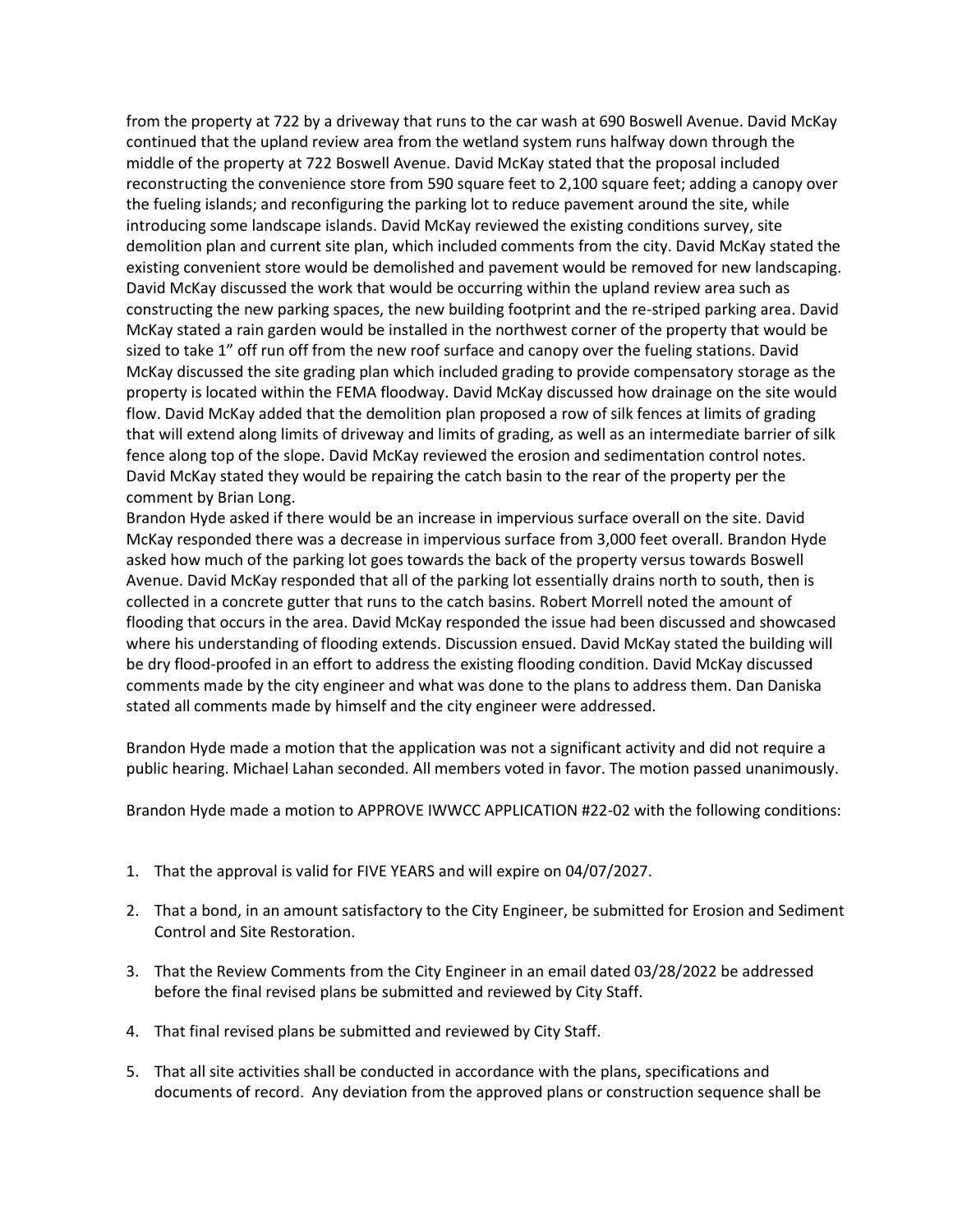cause for enforcement action by the Inland Wetlands, Watercourses and Conservation Commission.

- 6. That the permittee shall notify the Inland Wetlands Agent prior to the commencement of work and upon its completion.
- 7. That all work and all regulated activities conducted pursuant to this authorization shall be consistent with the terms and conditions of this approval. Any structures, excavation, fill, obstructions, encroachments or regulated activities not specifically identified and authorized herein shall constitute a violation of this approval and may result in its modification, suspension, or revocation. Upon initiation of the activities authorized herein, the permittee thereby accepts and agrees to comply with the terms and conditions of this approval.
- 8. That no equipment or materials including without limitation fill, construction materials, or debris, shall be deposited, placed, or stored in any wetland or watercourse on or off site unless specifically authorized by this approval.
- 9. That the General Provisions stated in Section 11.9 of the Inland Wetlands and Watercourse Regulations are applicable to this permit.
- 10. That the permit shall not be assigned or transferred to another entity without the written permission of the Commission.
- 11. That all erosion and sediment control measures shall be in accordance with the Connecticut Guidelines for Erosion and Sediment Control. Erosion and sediment control measures shall be installed and inspected prior to site disturbance. It is the permittee's responsibility to schedule the inspection with the Norwich Planning Department. Additional erosion and sediment control measures shall be installed if determined to be necessary by the Designated Agent. The permittee shall take such necessary steps consistent with the terms and conditions of the approval, to control stormwater discharges and to prevent erosion and sedimentation and to otherwise prevent pollution of wetlands and watercourses.
- 12. That this permit will be strictly enforced. The Commission may suspend or revoke this permit, may direct the Commission's Agent to issue a cease and desist order or may require the applicant to modify, extend, or revise the site work or restore the area to its original condition if it finds that the applicant has not complied with the conditions set forth in this approval or if the applicant exceeds the scope of this approval as set forth herein or if the intended use or actual use of the general site is not as represented by the application or the plan of record.

REASON: The proposed Erosion & Sediment Controls are deemed sufficient to protect the nearby wetlands.

Douglas Lee seconded. All members voted in favor. The motion passed unanimously.

**2. IWWCC #22-03: 210 Salem Turnpike -** Proposed activity in the Upland Review Area related to the construction of a new, three-level self-storage building with associated parking. Work in the Upland Review Area will include excavation, grading, new drainage and pavement. Approximately 0.42 acres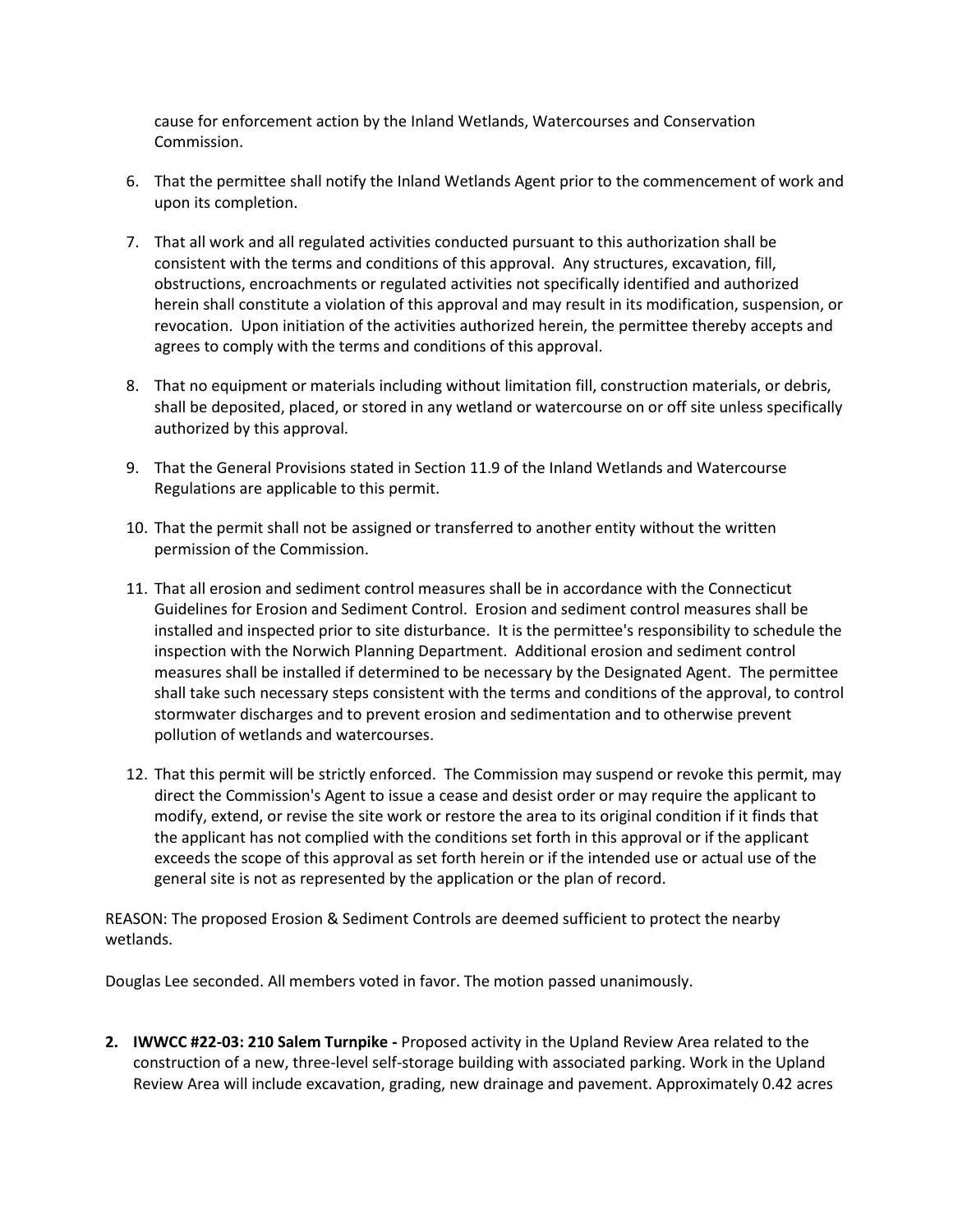of disturbance is anticipated in the Upland Area. Application of Ron Lyman. Property of OWUNNEGUNSETT, INC., Ron Lyman, Principal. Assessor's Map 121, Block 2, Lots 22, 23, 24. Zone PC.

Darren Hayward of CLA Engineer stated the applicant is looking to put a three-level storage building at 210 Salem Turnpike and howcased the existing conditions plan. Darren explained that the parcel is currently 1.8 acres of undeveloped vegetated lands which drains south on a moderate 6% slope into an intermittent watercourse. Darren Hayward continued the runoff enters the wetlands and then is conveyed by a culvert underneath Montville Road and eventually flows into Trading Cove. Darren Hayward stated there is approximately .1 acres of regulated wetlands at the southern end of the site. Darren Hayward stated the project proposed a new 3 level sub story building with associated parking and that access to development will be through Salem Turnpike for both exit and entrance. Darren Hayward stated there was also an entryway at the south portion of the parcel from Montville Road. Darren Hayward stated the approximate area of disturbance on the site was 1.7 acres. Darren Hayward showcased the erosion and sediment control plan which would include a swail running along western side of the property to capture runoff from the site and deposit into a temporary sediment trap during construction. Darren Hayward stated the upland area of the wetlands would be protected by a silt fence and a hay barrel backed silt fence. Darren Hayward stated that no construction would occur in the wetlands or watercourses. Darren Hayward stated that construction was expected to take approximately a year and planned to commence during 2022, pending permits and reviews. Darren Hayward stated the plan was designed to ensure no increase in run off rates or volumes and the soil scientist concluded there would be temporary or post impact to the wetlands. Darren Hayward discussed the details of drainage on the site. Brandon Hyde asked if there was a curbed dilleniating grass area in the south end of the parking lot. Darren Hayward responded there was not; runoff would sheet flow off and there would be a three foot stone level spreader to protect the grass area from collecting sediment at the edge of the lot, which then would overflow and collect into the catch basin. Brandon Hyde asked if the predominant grade would extend out to Montville Road and how much water he thought would reach the road. Darren Hayward responded a small amount, based on the proposed plan. Brandon Hyde asked if it would be a retention or detention basin. Darren Hayward it had to be a detention basin due to the proximity to the water level.

Michael Lahan Made a motion to To APPROVE IWWCC APPLICATION #22-03 with the following conditions:

- 1. That the approval is valid for FIVE YEARS and will expire on 04/07/2027.
- 2. That the required bond, in an amount deemed satisfactory to the City Engineer, be submitted for Erosion and Sediment Control and Site Restoration. Bonds must be submitted in a form acceptable to the City (check or letter of credit) prior to any land disturbance activities occurring.
- 3. That the Review Comments from the City Engineer in an email dated 03/11/2022 be addressed before the final revised plans be submitted and reviewed by City Staff.
- 4. The property owner should install some sort of barrier to prevent vehicles from using the site as a cut-through from the Wal-Mart parking lot in the short term before the lot is developed, as the cut through is relatively close to the wetlands area.
- 5. That final revised plans be submitted and reviewed by City Staff.
- 6. That the City's letter of approval be placed on the final revised plan set (cover page preferred).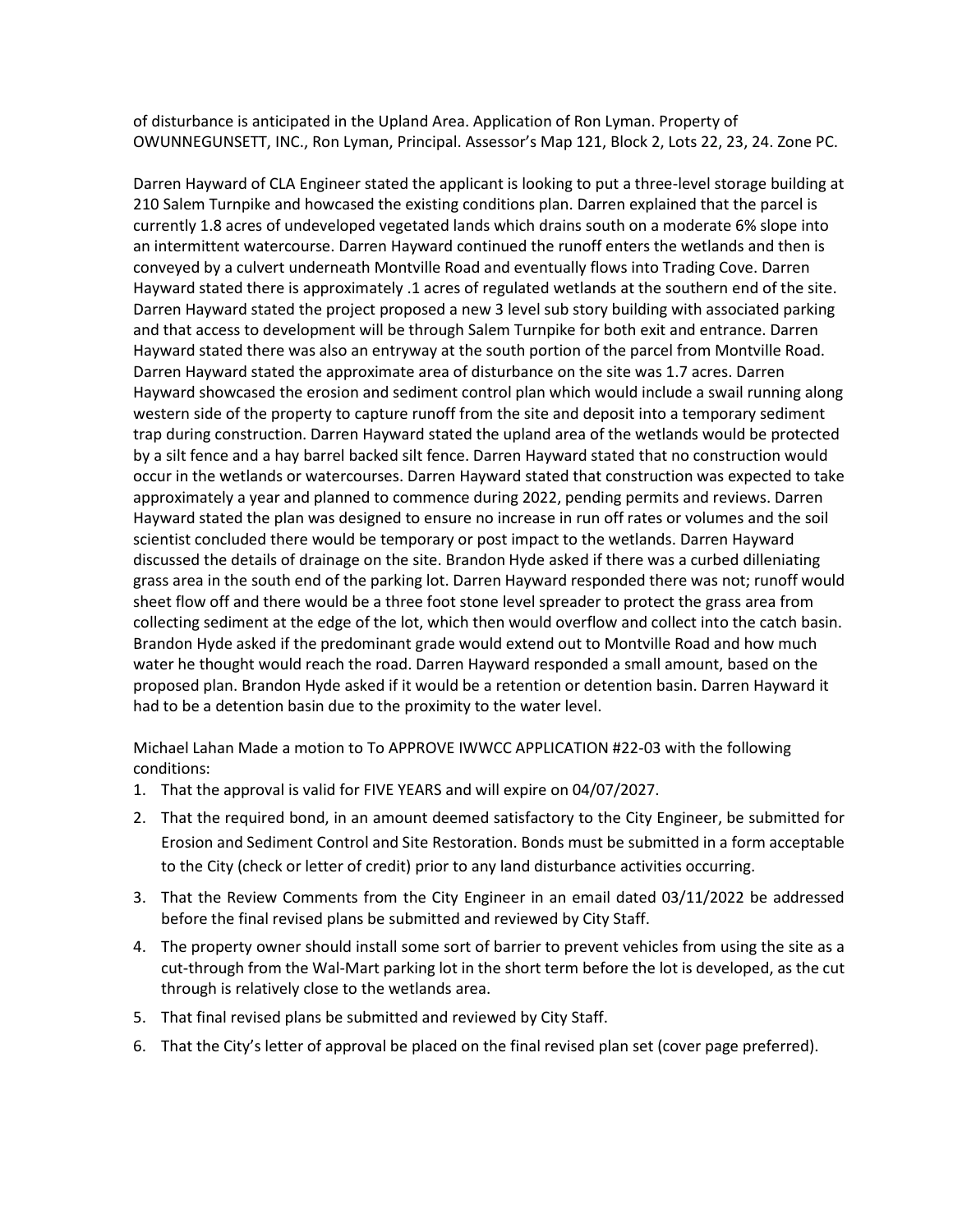- 7. That all site activities shall be conducted in accordance with the plans, specifications and documents of record. Any deviation from the approved plans or construction sequence shall be cause for enforcement action by the Inland Wetlands, Watercourses and Conservation Commission.
- 8. That the permittee shall notify the Inland Wetlands Agent prior to the commencement of work and upon its completion.
- 9. That all work and all regulated activities conducted pursuant to this authorization shall be consistent with the terms and conditions of this approval. Any structures, excavation, fill, obstructions, encroachments or regulated activities not specifically identified and authorized herein shall constitute a violation of this approval and may result in its modification, suspension, or revocation. Upon initiation of the activities authorized herein, the permittee thereby accepts and agrees to comply with the terms and conditions of this approval.
- 10. That no equipment or materials including without limitation fill, construction materials, or debris, shall be deposited, placed, or stored in any wetland or watercourse on or off site unless specifically authorized by this approval.
- 11. That the General Provisions stated in Section 11.9 of the Inland Wetlands and Watercourse Regulations are applicable to this permit.
- 12. That the permit shall not be assigned or transferred to another entity without the written permission of the Commission.
- 13. That all erosion and sediment control measures shall be in accordance with the Connecticut Guidelines for Erosion and Sediment Control. Erosion and sediment control measures shall be installed and inspected prior to site disturbance. It is the permittee's responsibility to schedule the inspection with the Norwich Planning Department. Additional erosion and sediment control measures shall be installed if determined to be necessary by the Designated Agent. The permittee shall take such necessary steps consistent with the terms and conditions of the approval, to control stormwater discharges and to prevent erosion and sedimentation and to otherwise prevent pollution of wetlands and watercourses.
- 14. That this permit will be strictly enforced. The Commission may suspend or revoke this permit, may direct the Commission's Agent to issue a cease and desist order or may require the applicant to modify, extend, or revise the site work or restore the area to its original condition if it finds that the applicant has not complied with the conditions set forth in this approval or if the applicant exceeds the scope of this approval as set forth herein or if the intended use or actual use of the general site is not as represented by the application or the plan of record.

REASON: The proposed Erosion & Sediment Controls are deemed sufficient to protect the nearby wetlands.

Douglas Lee seconded. All members voted in favor. The motion passed unanimously.

# **G. NEW BUSINESS:**

# 1. **Receipt of Applications**

Dan Daniska reported that there were two applications to receive, and the second application would require a bit of discussion. Mr. Daniska asked the commission to receive them one at a time. The first application was IWWCC #22-04, it is an application from Norwich Public Utilities regarding Water Main installation in the vicinity of Wawecus Street. Brandon Hyde made a motion to receive and table